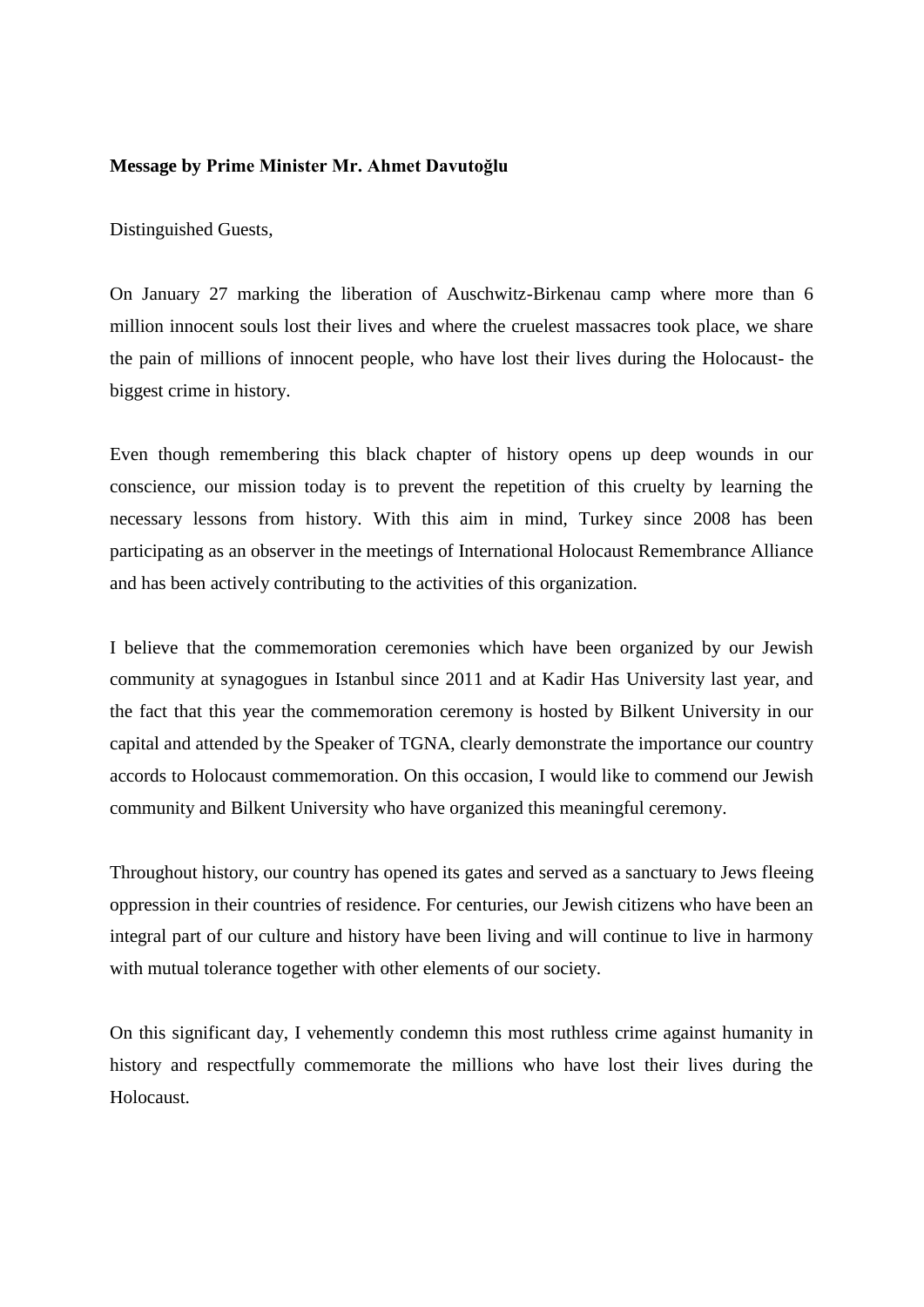#### **Speech by President of Bilkent University Abdullah Atalar**

Honorable Speaker of the Grand National Assembly of Turkey, Mr. Cemil Çiçek Esteemed Ambassadors, Reverend Chief Rabbi of Turkey Head of the Turkish Jewish Community Distinguished Participants,

We are here to commemorate the Holocaust victims, who lost their lives in concentration camps during the World War II. Millions of Jews, Romanians, Polish and Russian captives, people with physical and mental impairments, gays, lesbians and all other opponents to the system were brutally killed or left to die in terrible conditions by Nazis in Germany in order to create a race of Aryans. Between 1941 and 1945, at Auschwitz, also known as one of the biggest Nazi death camps in Poland, more than one million people, 90% of who were Jews were cruelly killed in gas chambers. These gas chambers had the capacity of killing 20.000 people per day. Criminal Naziz were then charged with murder and sent to prisons.

However, in order not to forget what victims had been through, Auschwitz was turned into a museum to become a symbol of genocide and the Holocaust. Unfortunately, discriminating against people who are one way or another different from each other still continues among some individuals and groups. You all remember what happened in Paris, recently, as people were attacked and killed solely because of the fact that they had different religions and opinions.

On January 27, 1945, approximately 70 years ago, all enslaved people at Auschwitz Concentration Camp were liberated by the Russians, and 10 years ago this particular day was designated to be a commemoration day for all Holocaust victims by the United Nations. It is very important that January 27 should be a day for everyone to know and realize that living together without discrimination on the basis of ethnic origin, religion, color, political thoughts or sexual preferences would make the world more peaceful and tolerant place to be.

Scientists got their fair share and suffered from Nazi terrorism as well. Young Turkish Republic, at the time, was one of the countries welcoming Jewish origin scientists to the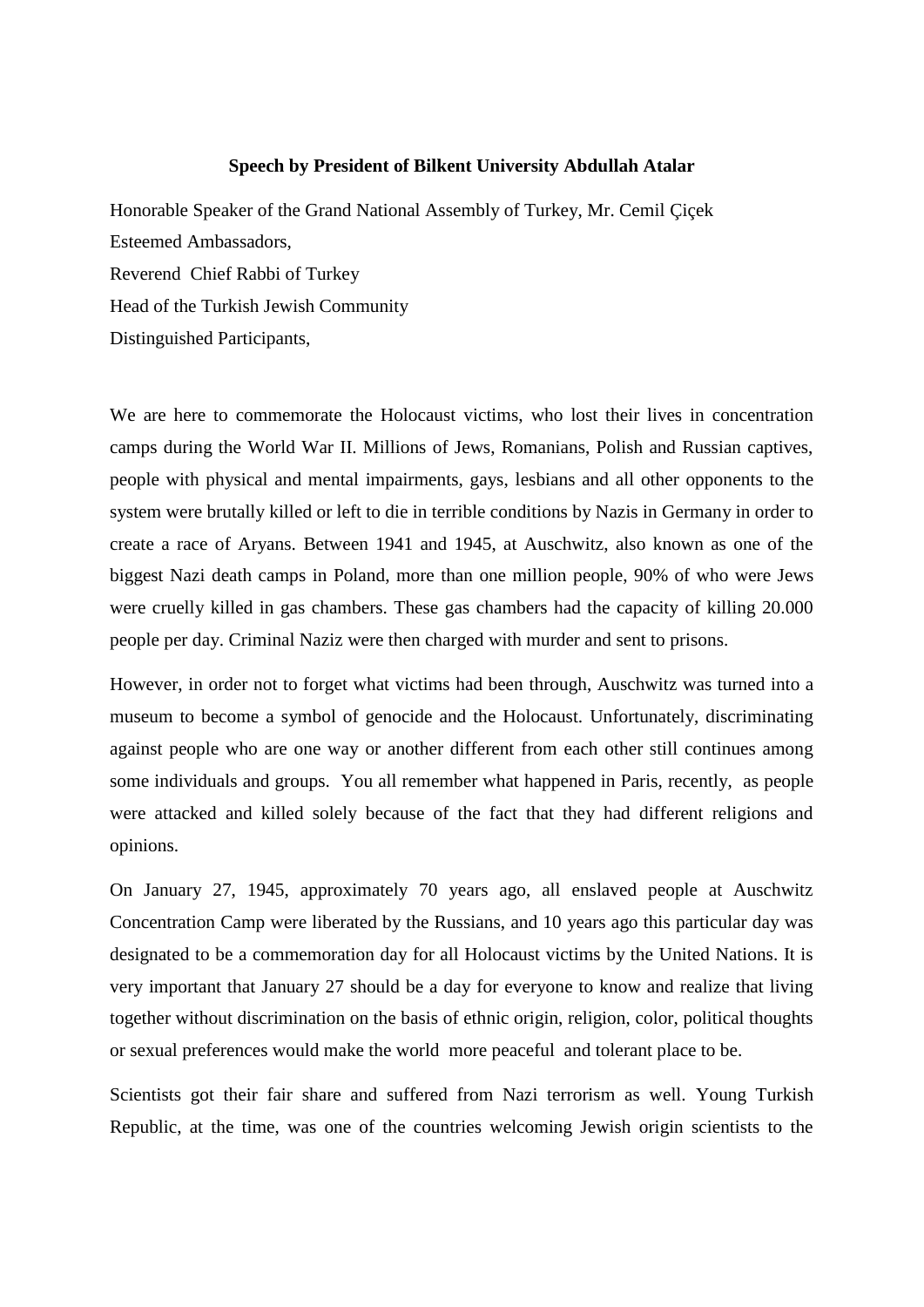country. In the second part of my speech, I would like to tell a story from our Republic's history which has an interesting turn with regard to foundation of our University:

In 1932, Atatürk invites Swiss pedagogue Prof. Albert Malche to write a report about the university, known as "Darülfunun". In this report, Malche mentions difficulties in terms of moving forward and making progress with unqualified personnel. After this report, on May 31, 1933 a new university reform was passed and University of Istanbul was established with brand new ideas. Based on Malche's suggestions, all Jewish origin faculty members and scientists who were dismissed by Nazis were invited to Turkey.

In Germany, and the year is 1935. Nazis are in charge. Dusseldorf Medical Academy. Through protests, German students refuse to take courses given by Jewish professors. On June 15, 1935 Pediatrician Prof. Albert Eckstein, in his room, finds a confidentially written letter signed by Adolph Hitler stating that "with an official order dated in June 12, 1935, I am dismissing your Prussia Country service". However, Prof. Eckstein, who was captured and held by French Army for 3 months while fighting for his country, Germany, during World War I, was a recipient of Medal of Honor.

Later, Prof. Eckstein accepted an offer from the Turkish Republic and came to Turkey in 1935 with his family and started working at the Ankara Numune Hospital.

As of 1937, with his wife, Erna Eckstein, also a pediatrician, they have been to 25 cities and hundreds of villages by visiting every single corner of Turkey to conduct researches and studies on child mortality. He took plenty of pictures and created a big archive. This archive is still considered as one of the best Anatolian folkloric archives in Turkey.

Prof. Eckstein, later on in 1938, at the house of Lütfi Kırdar, Governor of the province of Manisa, meets a young medical school graduate, İhsan Doğramacı, nephew of the governor. After this meeting, İhsan Doğramacı decides on specializing in the field of pediatry and becomes his assistant at the Numune Hospital.

Prof. Eckstein has served for 15 years in Turkey and through his exemplary efforts, child mortality rate declined substantially in the country. A portrait of a village woman, one of the pictures he had personally taken, was actually used on the Turkish banknote of 10 TL .

He was then appointed as a professor and a director of a Pediatric Clinic in Ankara Medical School in 1945 and later has founded Ankara University Children's Clinic where he mentored many young doctors.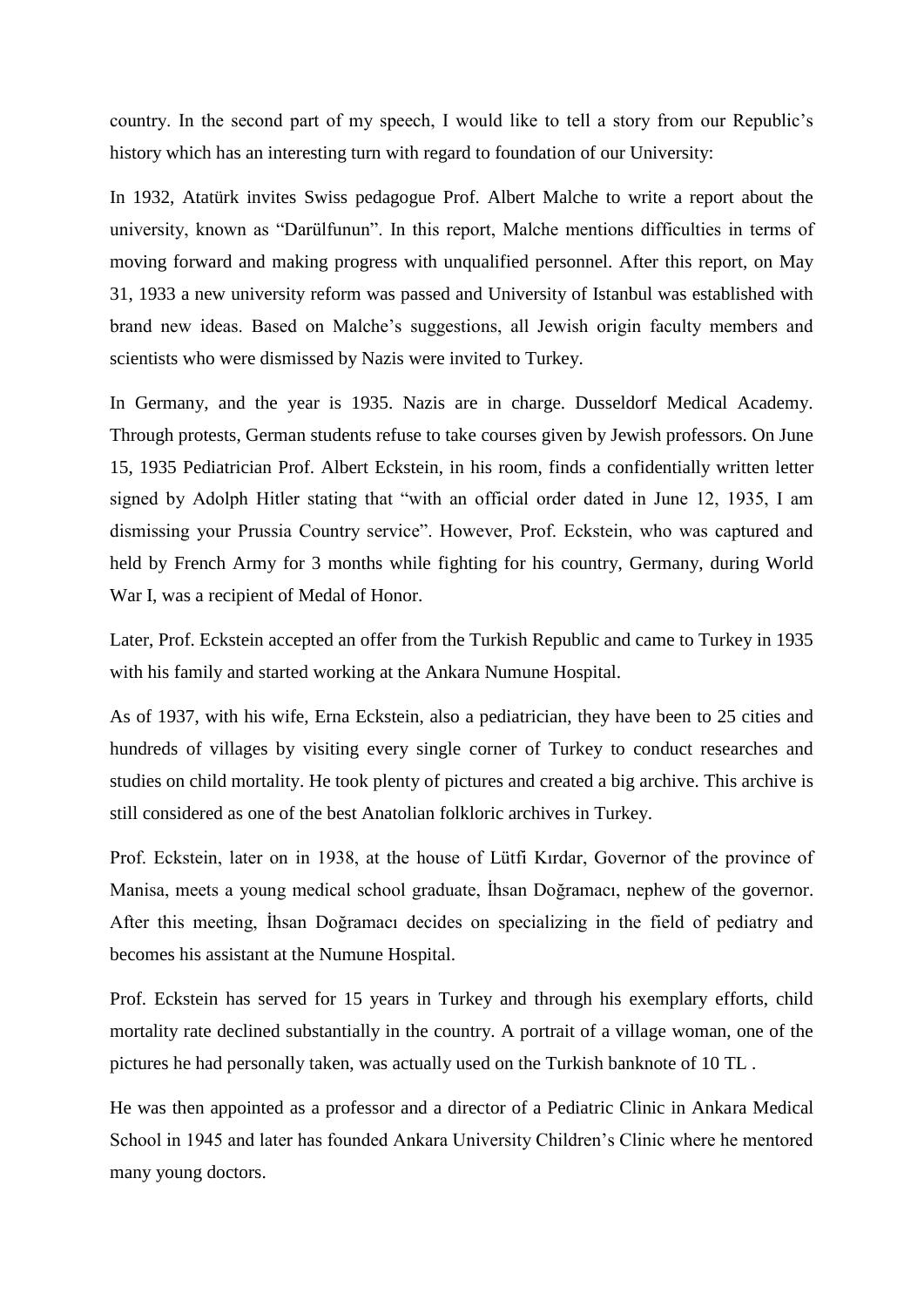He left Ankara in 1949 to work in Hamburg Medical School. Taught his last class in Ankara in 1949. Professors, doctors, medical school students and children organized a great ceremony for beloved Prof. Eckstein to say good bye. Then, Eckstein said "I have received an invitation from Germany… due to a war, not many doctors left, and my country needs me. In 14 years I have been offered jobs six times from different countries, but couldn't leave Turkey as I always think of this place as my second home. I assure you that my two associate professors and assistants will be a great replacement as they keep following up on my practices…Build a children's hospital with a bed capacity of 300 located in Ankara to make it accessible for all central Anatolian population"...

He died in 1950, a little after he left for Germany with his family. Turkey owes this idealist person a great deal...

İhsan Doğramacı, an Iraq citizen of Turkish origin goes to the United States of America to do more research on pediatric studies after becoming a pediatrician. On his return to Turkey with his family, he becomes a Turkish citizen as an immigrant. Prof. Eckstein invites him to Ankara University. He accepts the offer and moves to Ankara with his family. Doğramacı, later on becomes a founder of Children's Hospital, Hacettepe and Bilkent Universities as Prof. Eckstein wished earlier. He was the sheer reason for Doğramacı to live in Ankara and establish these universities.

Besides, Prof. Albert Eckstein, there were around 144 more Jewish scientists who contributed a great deal to Turkish university education life as well. First scientific publications in Turkish Universities came out during this time. For instance, Prof. Ernst Hirsch's contribution to Turkish Law and Ernst Reuter's contribution to urban development are invaluable.

On this particular day, January 27, while commemorating the millions of victims, I personally think that in the future, we should have a high school education curriculum which encompasses the Holocaust and the other atrocities in the history of mankind in order to teach young people lessons about the past and to raise awareness among them to be more respectful and tolerant of each other, so that the next generations will have a peaceful world.

Thank you, kind regards…

## References:

1. "Bozkır Çocuklarına bir Umut: Dr. Albert Eckstein", Nejat Akar, Gürer Publications, 2008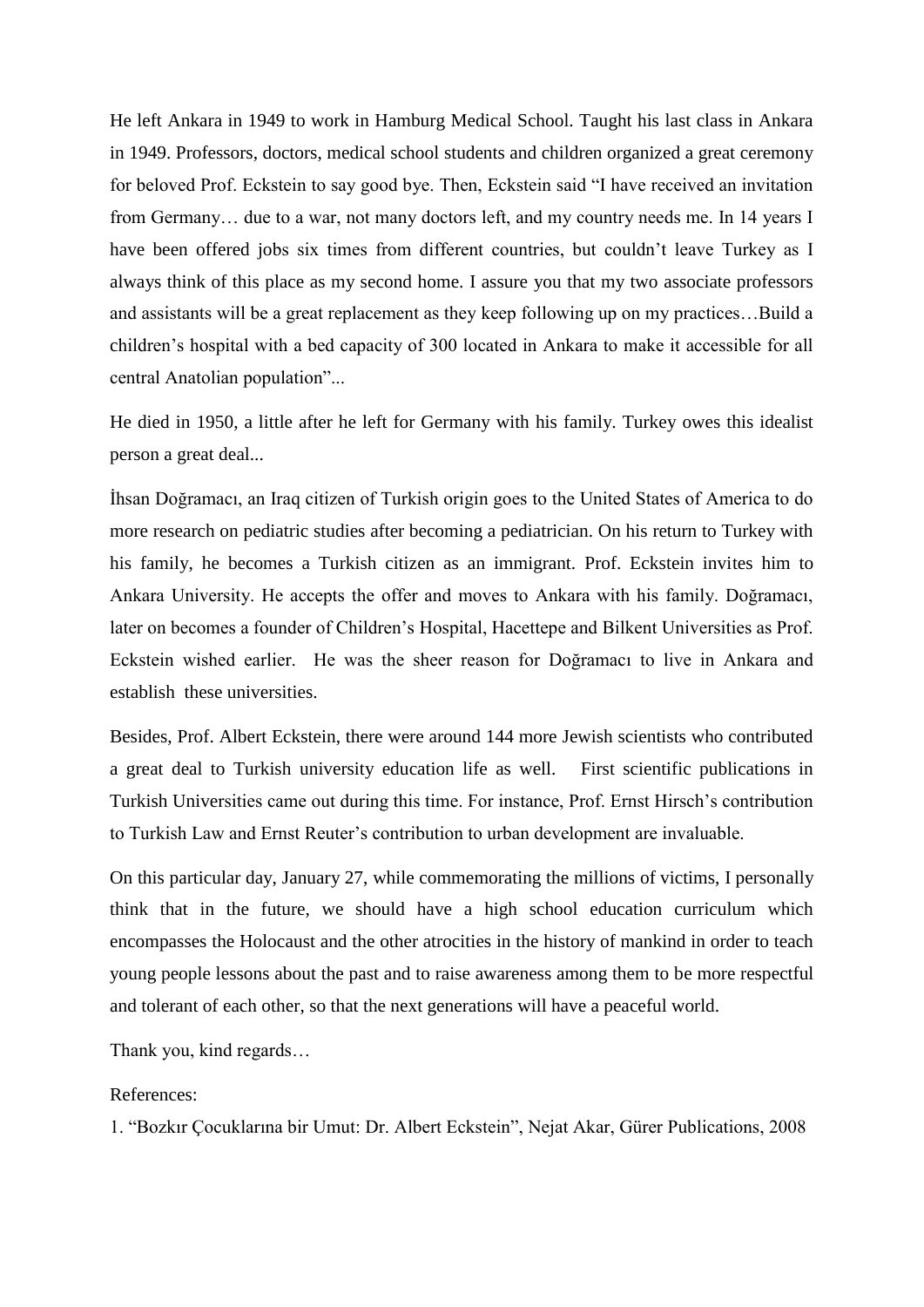## **Speech by Associate Professor Umut Uzer (Member of Turkish Delegation to IHRA)**

Honorable Speaker of the Parliament Distinguished Chief Rabbi, Chairman of the Jewish community Mr. İbrahimzadeh, Rector Abdullah Atalar, Ambassadors and Consul Generals, Dear Colleagues, Ladies and Gentlemen,

Exactly seventy years ago the death camp Auschwitz, which is located in Poland, had been liberated by Soviet troops. All those who have entered the camp could not believe the extent of cruelty imposed on the inmates as they faced a system of mass destruction unprecedented in human history. Consequently, the Holocaust is different from all other cruelties and massacres in its intensity and its scope as the aim was the destruction of world Jewry in its entirety.

Antisemitic racism, which can be labelled as the oldest hatred with roots in past centuries, was transformed into a more extreme form aiming to destroy the Jewish people in a holistic manner. Jews were presented as a scapegoat responsible for all the ills in German society and their defeat during World War One, therefore providing simple answers to complex questions.

Jews were demonized in media and through Nazi party propaganda ordinary people supported these cruel policies. German Jews, who had considered themselves as Germans and who have significantly contributed to arts, science and philosophy in Germany, were alienated from society and had been sent to death camps predominantly in Eastern Europe and killed in ways incomprehensible to human mind.

It should also be mentioned Nazi Germany not only aimed at the destruction of German Jews but also all the Jews of Europe including those in Turkey as can be observed in the records of the 1942 Wannsee conference.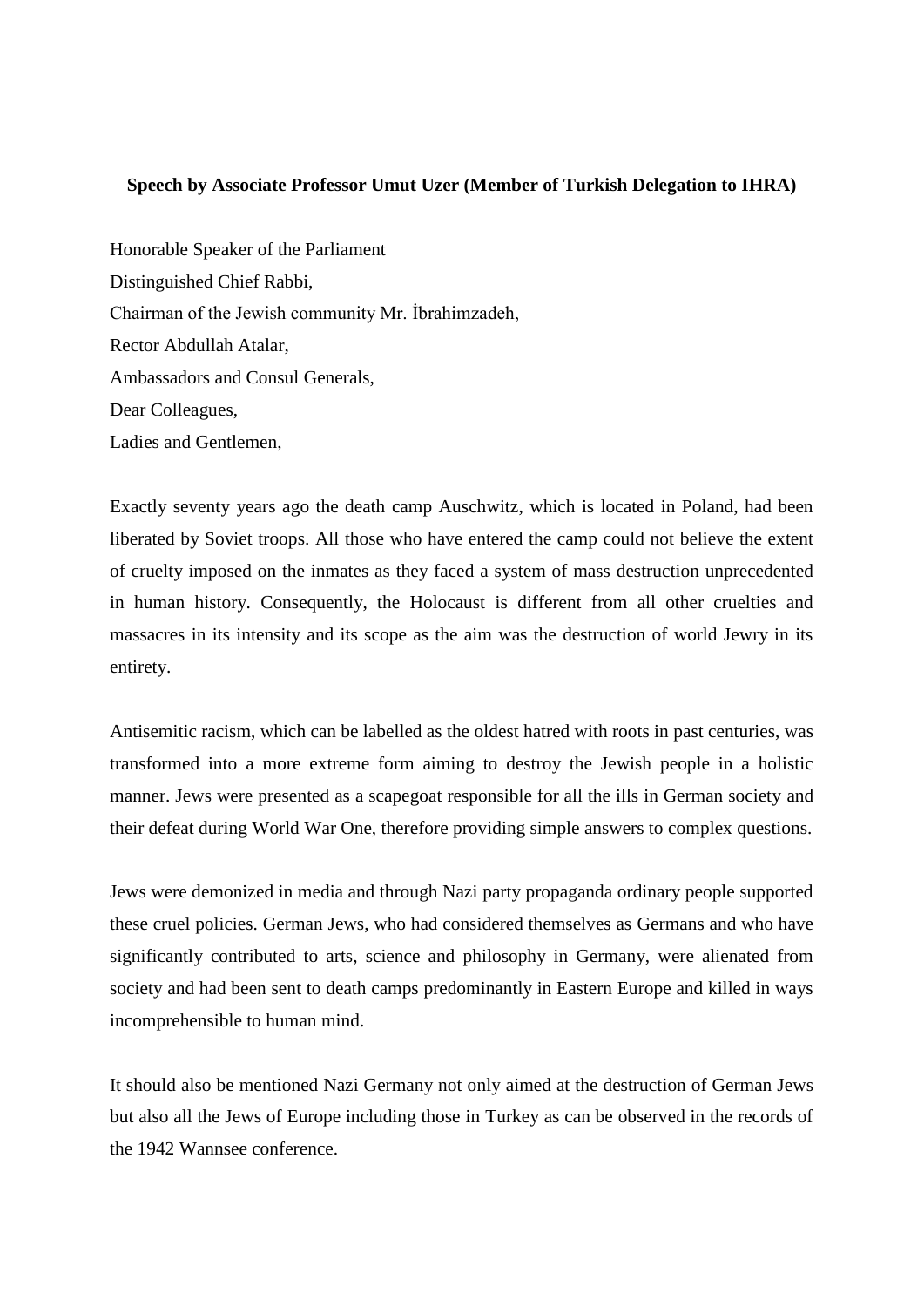In a short time in all the countries under Nazi occupation, Jews were rounded up and sent to death camps such as Auschwitz, Majdanek, Treblinka, Sobibor and Belzec. On other occasions, they were executed in their home countries.

Honorable Speaker of the Parliament, Dear Colleagues, Ladies and Gentlemen,

In those dark days in our country we also had unpleasant experiences. I would not expect anyone here to support the way the Wealth Tax of 1942 was implemented. However, it should also be kept in mind that in social sciences every event is meaningful in its historical context. In other words, if we compare Turkey' policies towards its Jews with that of countries in Europe, they could in no way be characterized as having faced violence. Furthermore, a significant number of Jews residing in Europe, who had Turkish passports were rescued from Nazi cruelties. At the time, the Turkish passport was a significant document determining the line between life and death, which is successfully depicted in a documentary called *Turkish Passport* dealing with this rescue effort by Turkish diplomats serving in different European cities.

Comparing Turkey's liberal approach to Jewish academics who had fled from Nazi oppression and their employment at Turkish universities and their rejection by their home countries offers quite a contradictory and striking picture.

In fact, Turkey is continuing a humanitarian tradition as it has been a sanctuary not only to Jews from 1492 until World War Two, but also to other oppressed peoples such as Poles, Hungarians in the nineteenth century, Turks from Bulgaria and Afghanistan in the twentieth century and Syrians who fled their country due to civil war in their country.

While we could be proud of our history, there are those who question this legacy, underestimating the historic role of Turkish diplomats in the rescue of Jews of Turkish origins.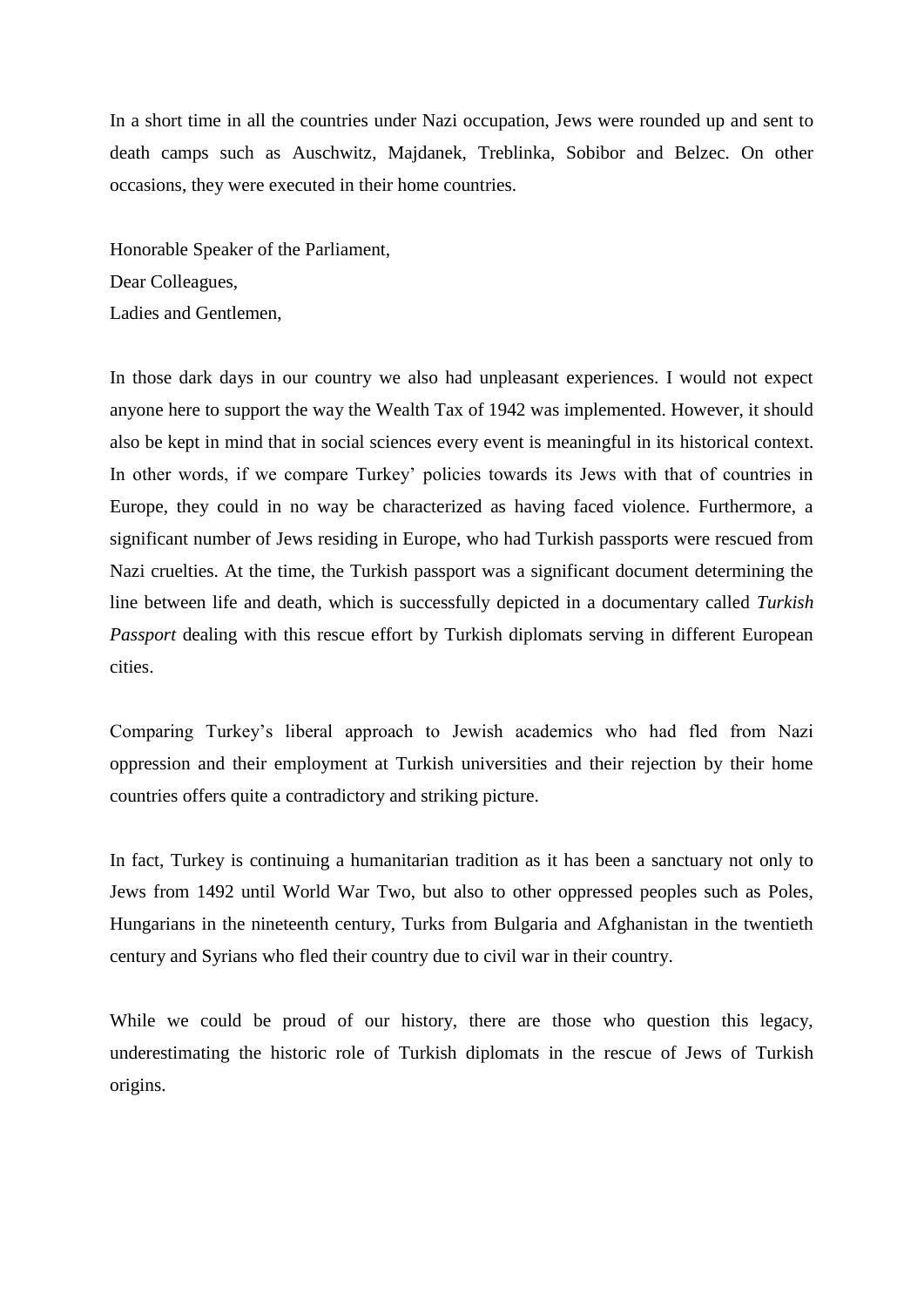On the other hand, in our country we have media outlets denying the fact of Holocaust, and threatening those who are interested in the Holocaust. I am of the opinion that the law against Hate Speech should be operationalized against such publications.

In this regard, Holocaust education under the framework of human rights is of utmost importance which would make historical facts better known culminating in the eradication of hatred emanating from ignorance.

# Mr. Speaker, Ladies and Gentlemen,

Today, on International Holocaust Remembrance day, we are commemorating the Holocaust for the fifth time, on this occasion with the participation of the speaker of the Turkish Grand National Assembly. We can be proud that we have not committed such crimes in our history. On the other hand, we need to increase academic studies on World War Two, and teach about this War and the Holocaust. This is particularly important since our knowledge on these phenomena is limited maybe because of our lack of involvement in WWII. In this way new generations would be able to learn the results of this war, understand the consequences of racism and discrimination and learn lessons from history.

Thank you very much.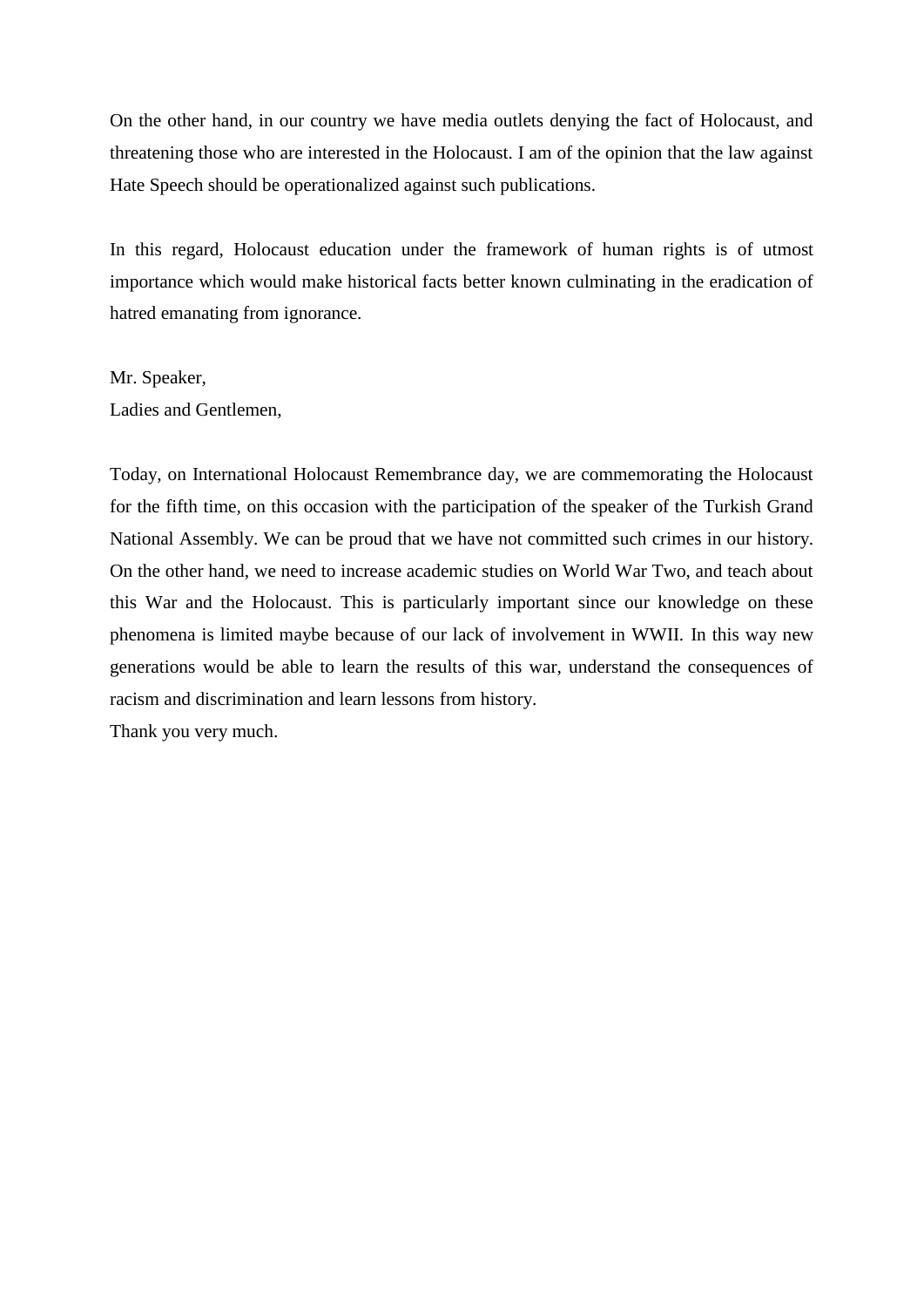# **SPEECH BY H.E. AMBASSADOR ERTAN TEZGÖR (Ret.), HEAD OF THE TURKISH DELEGATION TO THE INTERNATIONAL HOLOCAUST REMEMBRANCE ALLIANCE, ON THE OCCASION OF THE INTERNATIONAL DAY OF COMMEMORATION IN MEMORY OF THE VICTIMS OF THE HOLOCAUST TO BE HELD AT BILKENT UNIVERSITY**

Honorable Speaker of the Grand National Assembly of Turkey, Esteemed Members of the Parliament, Esteemed Rector, Reverend Chief Rabbi and Distinguished Head of the Turkish Jewish Community, Distinguished Participants,

Today, we have gathered here to share our pain for millions of people who lost their lives during the Holocaust, which was possibly the greatest atrocity in the history of mankind.

I have been attending the International Holocaust Remembrance Day ceremonies held in our country since 2011. These ceremonies had been held in synagogues in İstanbul in previous years, but last year, it was hosted for the first time in İstanbul Kadir Has University.

Allow me to extend my gratitude to Bilkent University for hosting this meaningful ceremony in their premises today.

I believe that it is a human duty to remember the Holocaust, to ensure that it is remembered all over and to do all to prevent the reoccurrence of this horrible crime. Turkey, with this understanding, has been contributing to the activities of the International Holocaust Remembrance Alliance in the observer status since 2008. I have been acting since 2009 as the Chair of the Turkish delegation, which participates in the activities of the Alliance. In addition to the valuable members of our Jewish community, our delegation includes representatives of the Ministry of Foreign Affairs, the Council of Higher Education and the Ministry of National Education. I would like to underline that we, as the delegation, feel honored in contributing to the work of the Alliance and exerting efforts to remember the greatest crime of history and to prevent its recurrence.

We have greatly benefited from participating in the activities of the Alliance, which is an Intergovernmental organization formed under the fundamental principles of the Stockholm Declaration of 1998.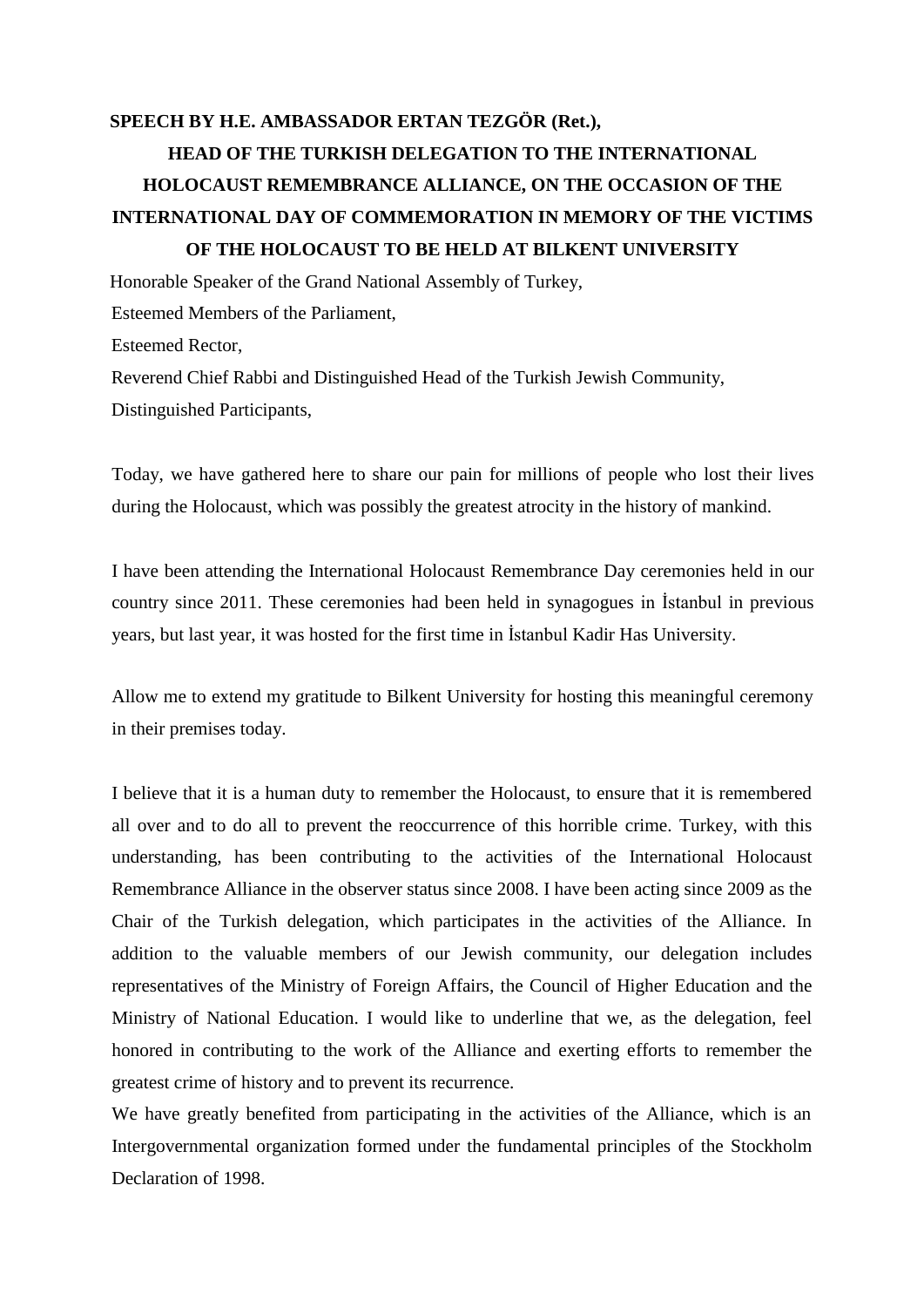In recent years, Turkey has organized seminars, exhibitions and conferences in close cooperation with the Aladdin project which was launched under the patronage of the UNESCO and aims to develop dialogue between Jews and Muslims, the Holocaust Memorial Museum in Washington, the Anne Frank House in Amsterdam and the Yad Vashem in Jerusalem.

In addition, our cooperation with umbrella organizations dealing with the Holocaust and Anti-Semitism in Europe and North America also continues. During the visits that the chairmen of these organization pay to Turkey, we hold fruitful negotiations.

Last October, Sir Andrew Burns, the UK's Chair to the Alliance and Dr. Kathrin Meyer, the Executive Secretary of the Organization visited Turkey and they held talks with our authorities which I believe proved very useful.

We added momentum to our efforts on Holocaust education in Turkey by establishing a working group in 2011 with the participation of representatives from the Ministry of National Education and the Council of Higher Education. Furthermore, last year, a group of Turkish academics were trained on the Holocaust in Yad Vashem through a project jointly conducted by Yad Vashem Project in Jerusalem and the Aladdin Project.

On the other hand, we contribute to the international fund created by the Auschwitz-Birkenau Museum Foundation, which was established with the aim of remembering physically this monstrous act of brutality and tragedy. We also attend the annual meetings of the Fund Management Board.

### Distinguished Guests,

It is a fact that our motivation on addressing further on Holocaust education has increased after becoming an observer to the International Holocaust Remembrance Alliance. On the other hand, it is obvious that the contributions we make to the Alliance regarding the development of a mutual understanding and tolerance with the perspective of a country having mostly a Muslim population will further increase after gaining full membership status. I would also like to emphasize the importance of continuing to work together regardless of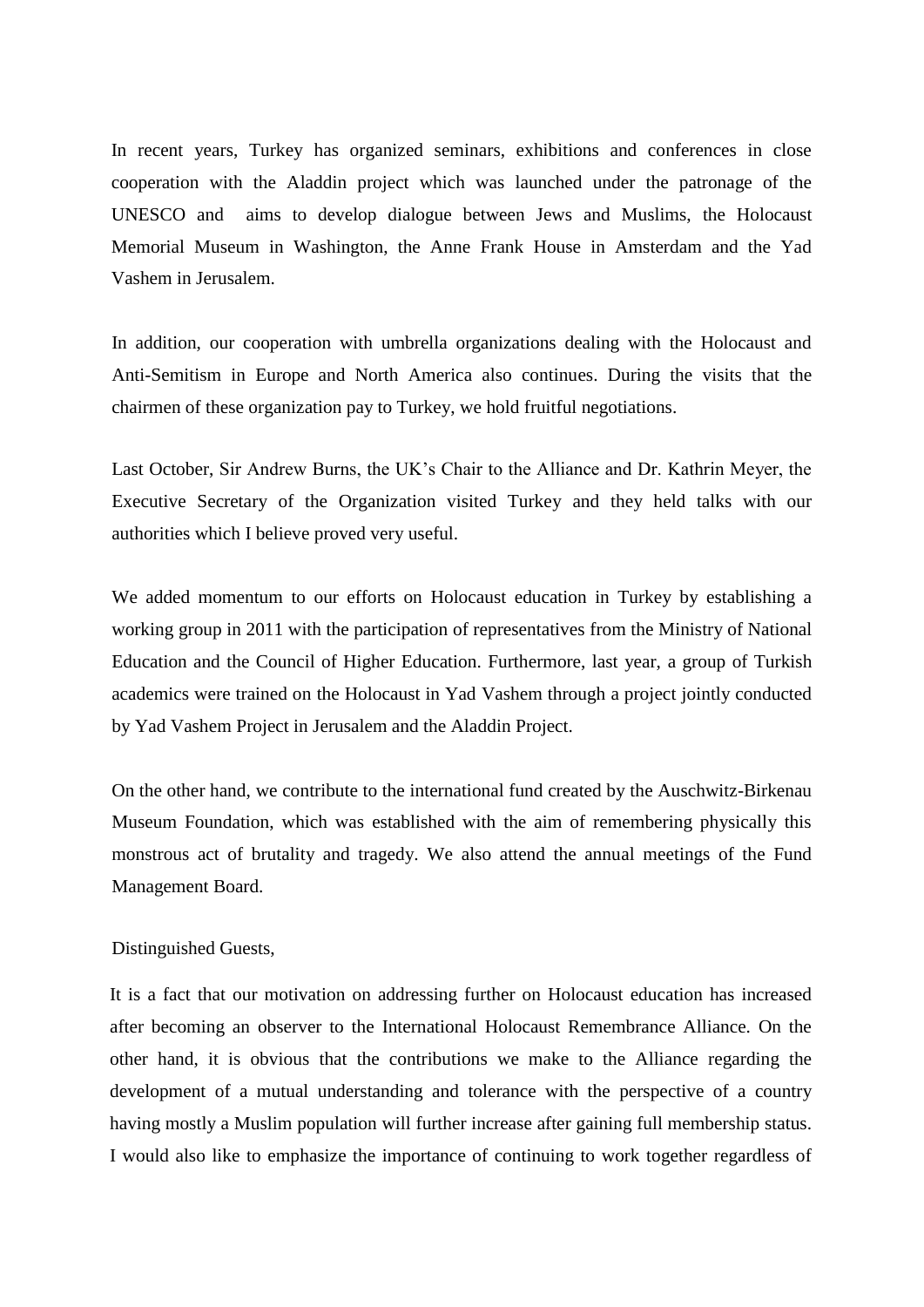any ethnic origin and religious belief, with a view to leaving a better and peaceful world to the next generations.

### Distinguished guests,

I believe that the most important element in the fight against anti-Semitism, racism, xenophobia, Islamophobia and hate speech is education. In our language, there are meaningful proverbs that have reached to us imbibed through the centuries. One of them says: "Trees bend when they are young." This is a short but meaningful proverb. The education we will provide to our children and youth on these issues will usher us to a more peaceful and tranquil world. I would also like to underline that it is an obligation on all countries to do their part in this regard.

Before concluding my remarks, I say "never again", and I respectfully commemorate in your presence all the victims of the Holocaust.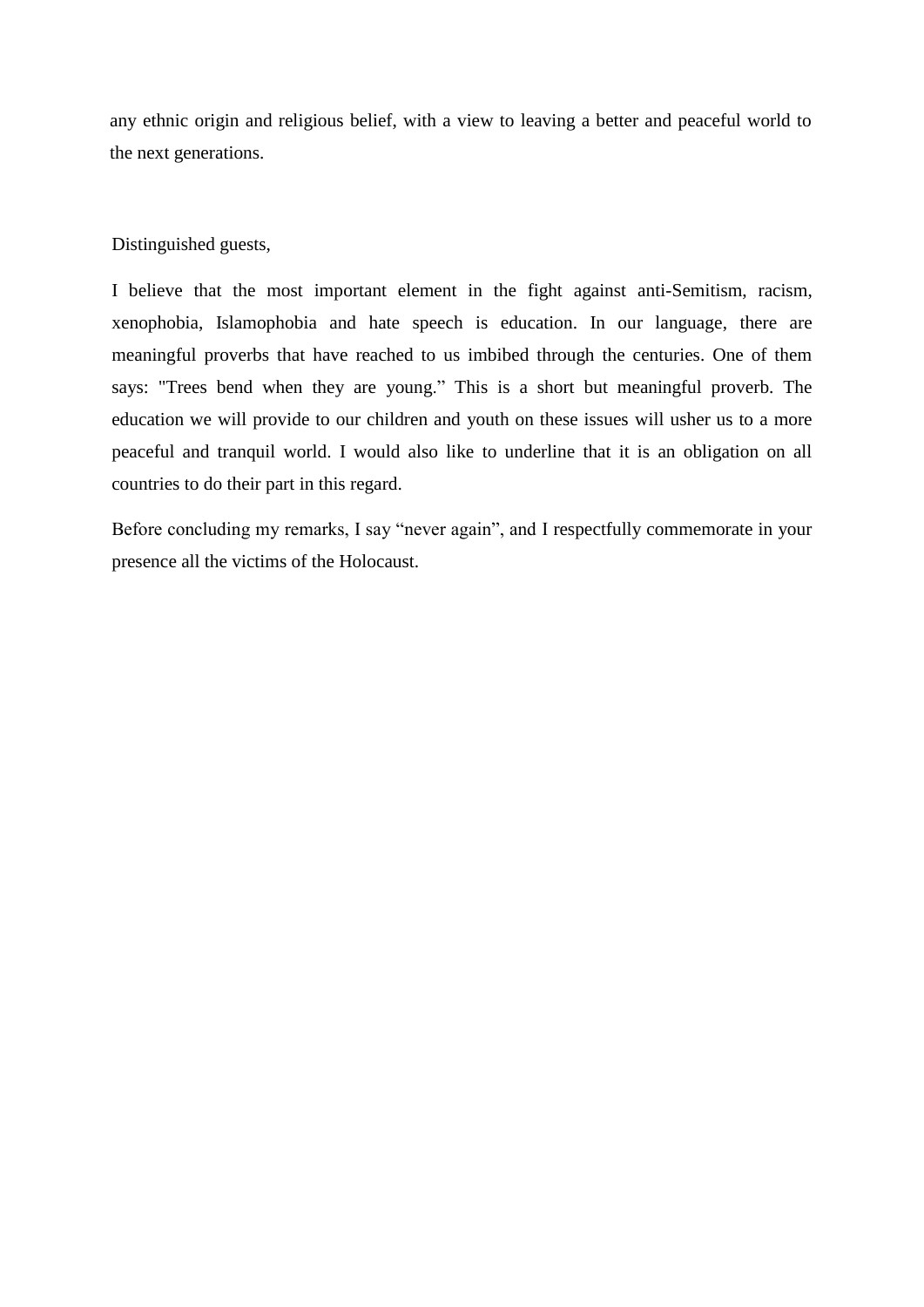### **Speech by Ishak İbrahimzadeh President of the Jewish Community**

In the beginning of the 1930's, Stella married Leon and moved to Paris from Istanbul. Their daughters, Nelly and Irene, were born in France. With the German invasion of France, Leon, who was a French citizen, was sent to Drancy internment camp along with his two brothers. The Nazis did not send away Stella because of her Turkish nationality. She struggled to survive with her daughters in Paris under what were difficult circumstances. In 1944 the Germans started sending all Jews to concentration camps without making any distinction or exception with regards to their citizenship. This was due to the fact that the Nazis understood they would soon lose the war.

With the help of Turkish diplomats, Stella managed to register her daughters as Turkish citizens and at the very last moment she jumped on the Orient Express sent by the Turkish government and made it to Balat, Istanbul instead of Auschwitz. She moved into her sister Rosa's house there.

Stella and her daughters returned to France in 1946 right after the war and located Leon, who somehow succeeded in breaking out of Drancy but still one of his brothers perished in Auschwitz. They continued their lives under the shadow of their repressed memories.

I am thankful and grateful to all our diplomats who put themselves at risk to save not only my grandmother's sister Stella, great aunts Nelly and Irene, who told her story 15 days ago in tears , but also many other Jewish lives.

With the same respect I would also like to remember the lives of those victims of Struma and others who, because the same kind of humanitarian initiative was not taken, where sentinto the darkness of death.

Looking back at past events, at the 1925 publication of Mein Kampf, which contained the incurable poison of anti-Semitism; at the world's unresponsiveness to Krystallnacht, which turned out to be the final warning to an approaching tragedy; at the fifty-five million lives lost in the Second World War, as well as the eleven million who perished in gas chambers; at the Cold War, which imprisoned humanity with fear and paranoia and came to an end only when the Berlin Wall was torn down; looking back at all this, have we learned our lesson? Can we confront the future now, 70 years after one of the darkest periods in humanity?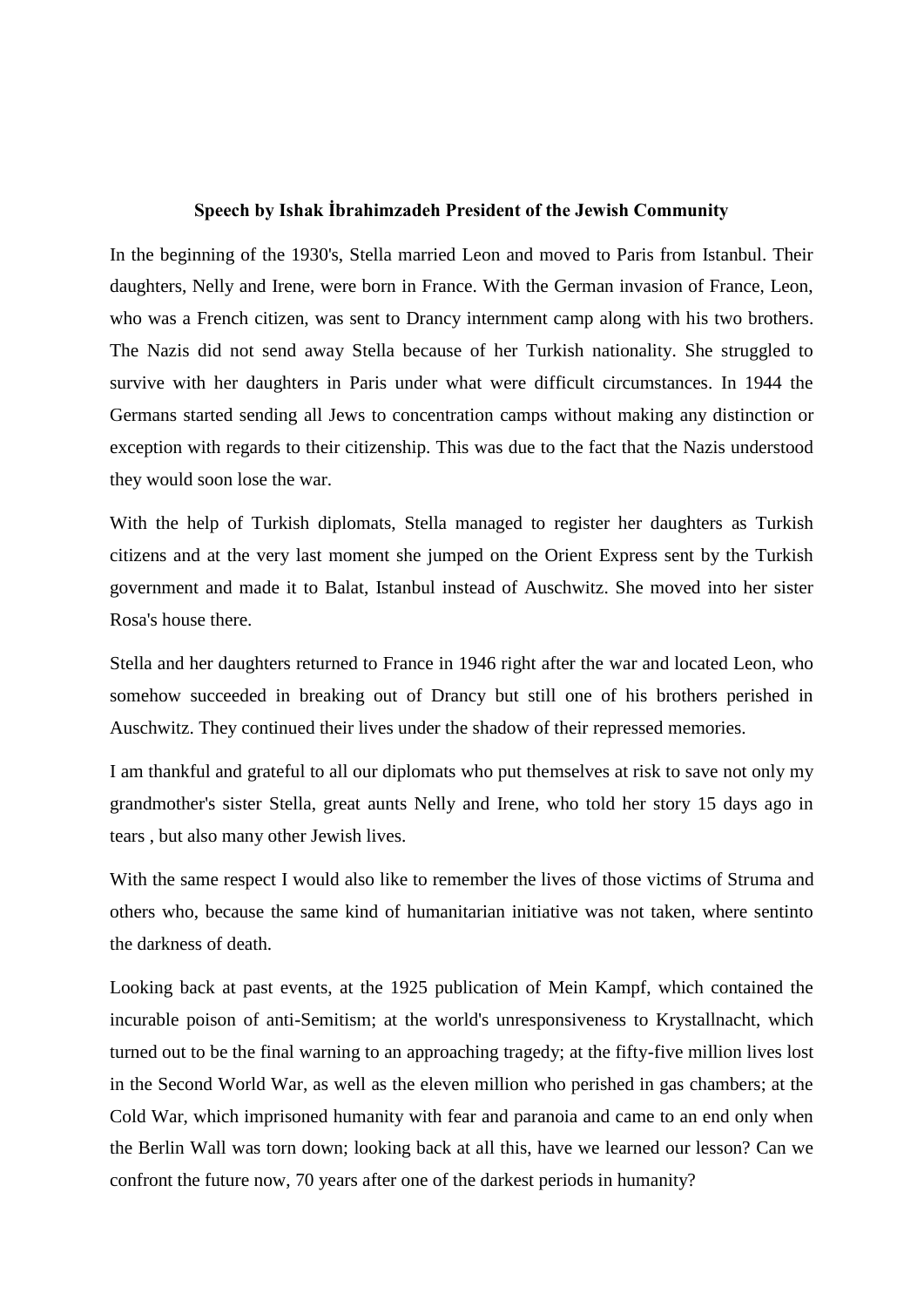I am grateful to be the child of a family who did not live through a holocaust in this land. I feel the power of unity in this very hall, but why, even while I am addressing you, do I have a deep sense of fear at the threat of what are only newly adapted versions of the hate speeches, false accusations and provocations of the ominous days to which I've just referred.

In trying to solve life's bitter truths, we don't really solve anything but rather create nonsolutions. In doing this, aren't we causing more damage to humanity and to our beliefs? Aren't we, for the sake of our causes, creating victims just to gain support, while in the meantime, through our one-sided attitudes, we turn the real victims into the source of the crime?

How quickly we've lost the awareness that self-criticism is the first step to identifying social issues and failures in our quest to freedom, that the most ethical way to define freedom is not the freedom to do whatever we want but rather a freedom based on sensitivity towards differences. This 'freedom' can only be achieved through education and can only be protected by the power of justice and not by the justice of the powerful.

While we globalize in economic terms and integrate ourselves through social media, why haven't we given the same priority to this 'ethical freedom', which is our common denominator.

As the children of the One God, aren't we also the children of the Prophet Ibrahim, or, as we call him, Avraham Avinu, Abraham our father, who has been an example to all of us and who is the one who introduced us to this concept of "Ethical Freedom."

Didn't the Prophet Ibrahim and his God have any message for us, his children, so that we would neither be the victims nor the perpetrators of the holocausts of the world?

Our teachings tell us that Avraham Avinu lived during the era of Nimrod, one of the most vicious dictators in history. In his aim to create a totalitarian world aiming to exterminate God, Nimrod brainwashed the people with empty promises to the point where they lost their awareness of God. But God Himself intervened. By influencing their minds and diversifying their thinking, God createddifferent communities in which there where even those that could not understand one another, thus saving the World.

On the one hand, the Creator has taught us the necessity of taking swift and effective action against any nascent threat to humanity, while on the other hand He has taught us to protect and defend each other even when there is no consensus among parties with differences.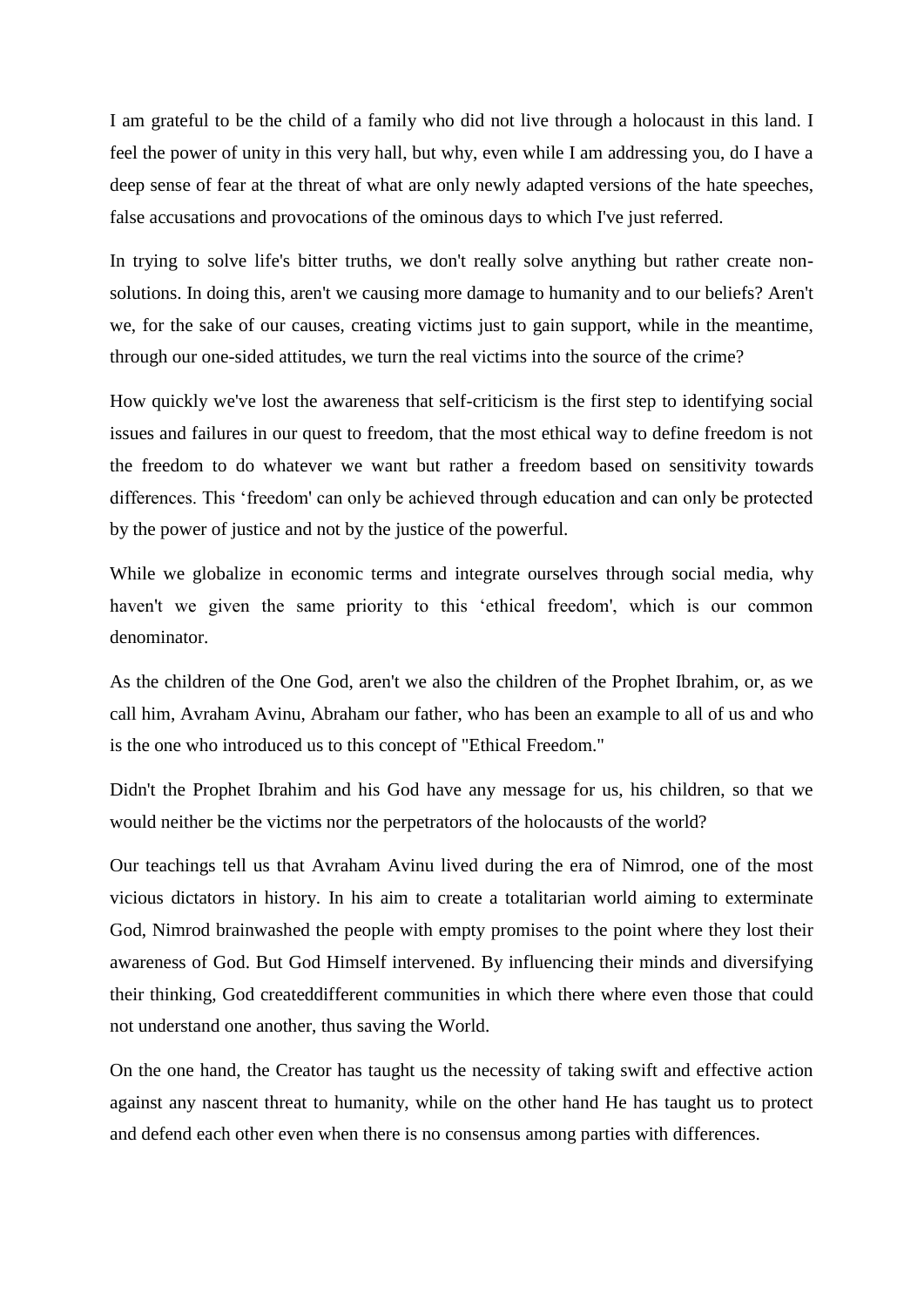Even though the Prophet Ibrahim was the first person to stand against Nimrod, once he wanted to reach Godliness, God asked him to make a journey within himself.

God told Avraham Avinu that by questioning himself and by gaining inner peace through self-criticism, he could destroy his prejudices. As long as he could internalize loving kindness as a way of life then he could reach his Creator, who is above collective conscience.

The Prophet Ibrahim keeping his doors open never made his guests feel like outsiders, and argued with God so that He would not destroy Sodom, a city which had lost its ethical values. He was pained by the fact that the absence of even ten righteous people in that city was the reason for its destruction. Furthermore, he didn't hesitate when God commanded him to sacrifice his son in His name, and subsequently received the lesson of his life: he understood that God does not want us to sacrifice our children even for His sake, but rather he wants us to sacrifice our egos in order to hand down a livable world to our children.

As God provided space within Himself for humanity with the same awarenesswe should make space for humanity in order to provide the world with the love and understanding that it has been missing to fight with the dark angels we've created and made a part of our faiths.

As the representatives of Abrahamic faiths, we can follow his ways: not through ignorance but through equal opportunity and universal ethical values; not through how much we collectively possess but through how much we share; whatever the conditions are, instead of considering war as an option, raising societies that will be guardians of peace. Implemented into our educational system at its widest boundaries, we must make it our primary goal to integrate this philosophy from the earliest age, as Mr. Ihsan Dogramacı the founder of this university whom I remember with gratitude,did.

In this way, we can redeem within us our Creator whom we murdered at the gas chambers.

We, the children of Avraham Avinu, despite having experienced great pain, will continue to search for the Absolute Truth with the awareness that we can make mistakes until peace, understanding and brotherhood prevail.

The best answer to the Holocaust, and all the other pains that humanity has been through, is to ensure that our children do not experience that which our forebears have lived through.

Therefore, we should not allow the Holocaust to be forgotten, and most importantly, that we should not forget that the responsibility of not re-living holocausts are in our hands.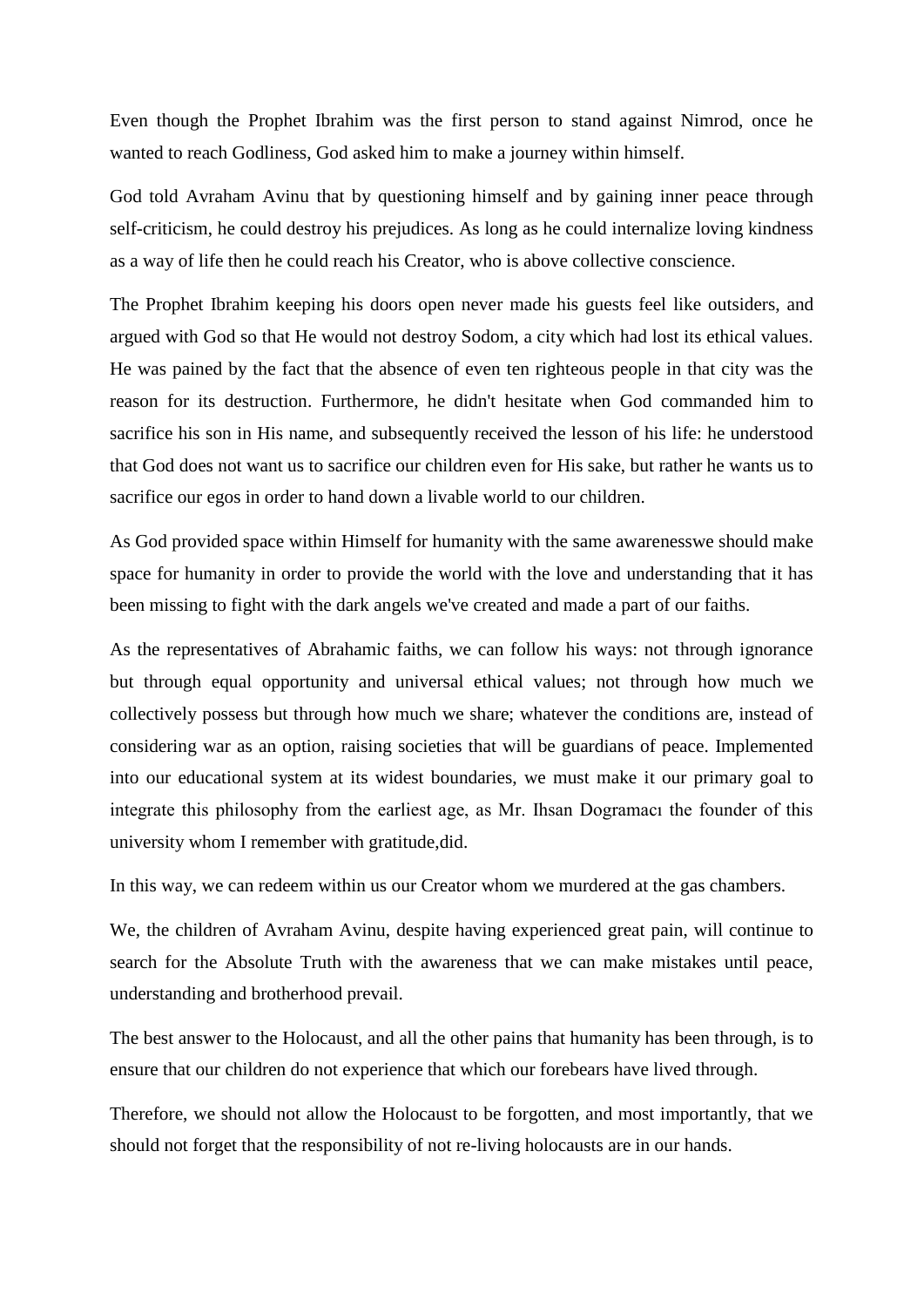We believe and know that we can succeed in this, as long as we walk together hand in hand, in solidarity, with the richness of our differences.

I bow with humility before the pain and the loving memory of all those who died.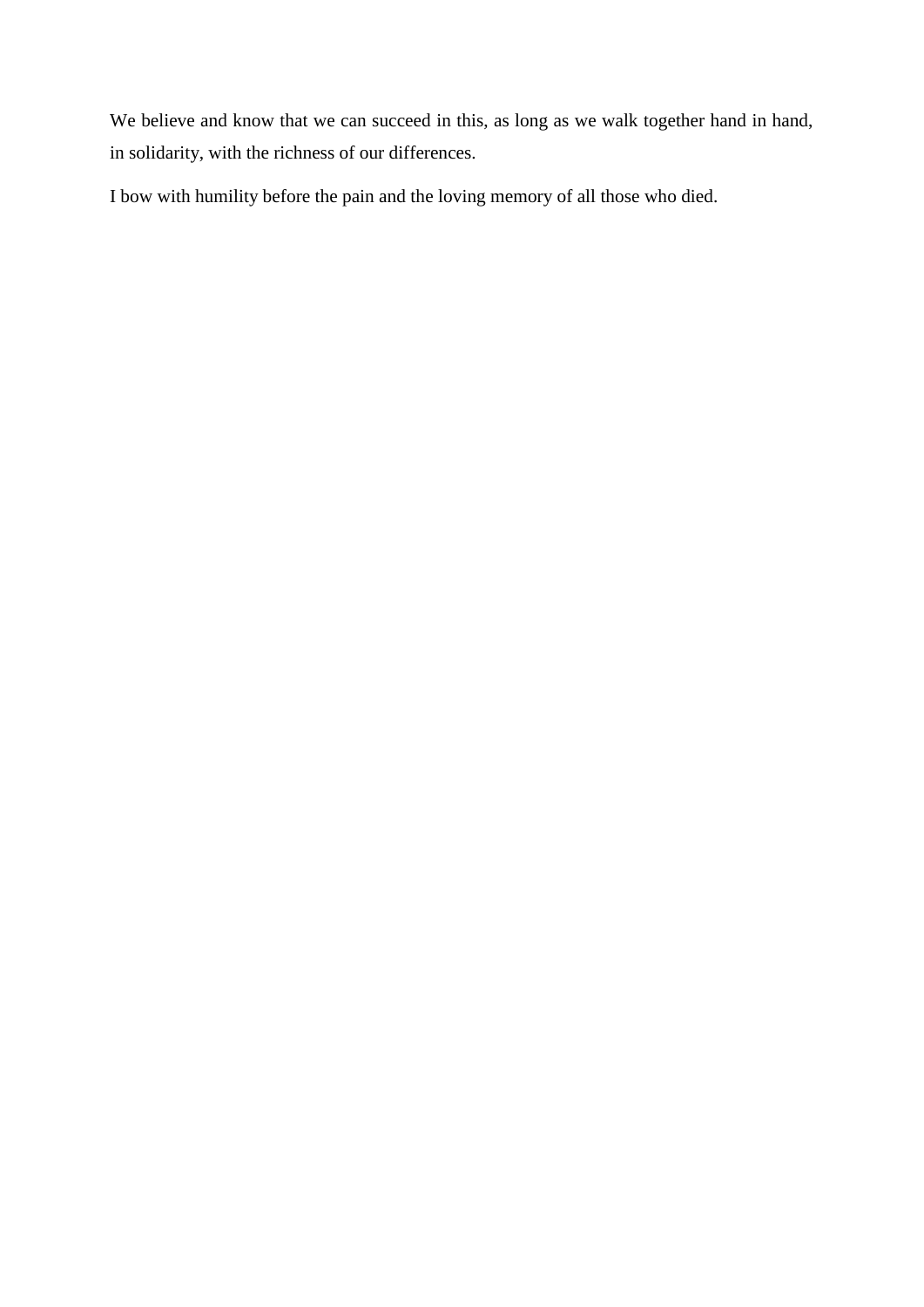# **REMARKS BY H.E. MR. CEMİL ÇİÇEK, SPEAKER OF THE TURKISH GRAND NATIONAL ASSEMBLY, AT THE PRESS CONFERENCE TO BE HELD IN PRAGUE ON THE OCCASION OF THE 70. ANNIVERSARY OF THE LIBERATION OF THE NAZI CONCENTRATION CAMPS (26 January 2015, Prague)**

- We have gathered here in Prague on the occasion of the seventieth anniversary of the liberation of the Nazi concentration and death camps, organized by the Senate and House of Representatives of the Czech Republic, in collaboration with the European Parliament and the European Jewish Congress.

- As you may know, the United Nations General Assembly designated January  $27<sup>th</sup>$ , the day of the liberation of Auschwitz-Birkenau camp, where more than one million Jews perished, as the International Holocaust Remembrance Day by adopting a resolution in 2005 – which was also co-sponsored by Turkey.

- The Holocaust that took place during World War II, and which is the most horrendous crime against humanity that has ever been perpetrated in history, has demonstrated the importance of combating anti-Semitism, racism, hate speech and xenophobia. I would like to take this opportunity to once again condemn and denounce the Holocaust in strongest possible terms.

- Today, it is incumbent on all of us to prevent that recurrence of similar tragedies and atrocities in the future, by making sure that the Holocaust is not forgotten and by continuing to fight against the conditions that led to the Holocaust.

- Mindful of these considerations, we have been organizing commemorative events in Turkey to mark the International Holocaust Remembrance Day. As a matter of fact, I will attend the commemorations to be held at Bilkent University in Ankara tomorrow and deliver a speech there on this occasion. I anticipate a broad participation in this event.

- Throughout history Turkey has stood against the inhumane treatment of Jews and has provided a safe harbor for those fleeing their native countries due to oppression and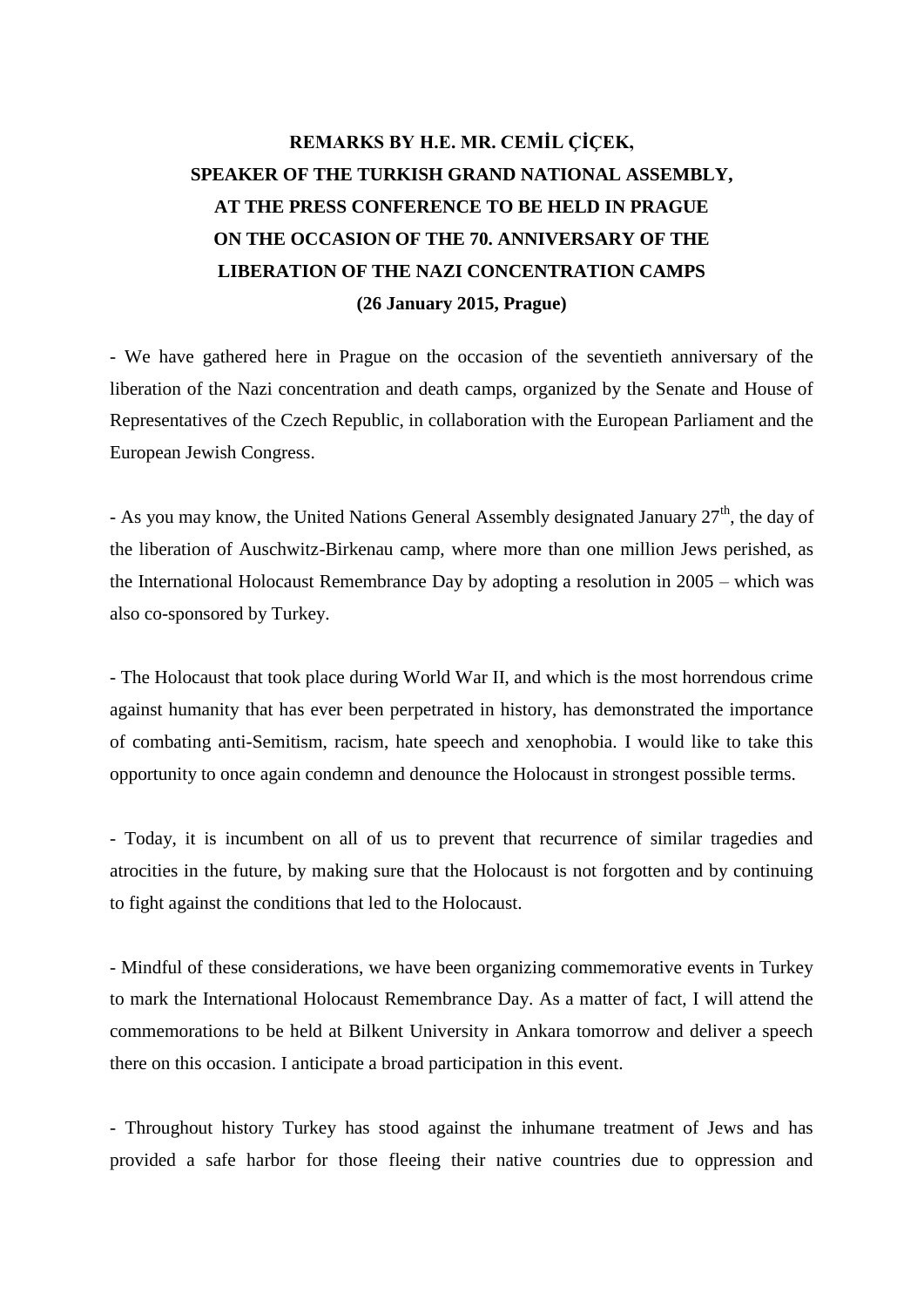persecution. The Jews that escaped the Spanish Inquisition in 1492 found refuge in our lands. Similarly, during the Holocaust, Jews fleeing from the Nazi regime were warmly welcomed by Turkey. Turkey also stood against the threats and intimidation of the Nazis even after they occupied Greece and reached our borders.

- Among those finding refuge in Turkey during the Holocaust period were Jewish scientists and artists who came to our country upon Atatürk's invitation. We respectfully commemorate these people who made a unique contribution to the advancement of science and education in our country by founding new programs and departments in our universities.

- Likewise, during the Holocaust years, some of the Turkish diplomats serving in European countries put their own lives in jeopardy to save Jewish people from being sent to Nazi concentration camps. One of most notable of these courageous diplomats was Mr. Selahattin Ülkümen, then Turkish Consul on the Greek island of Rhodes, who was later conferred with Yad Vashem's "Righteous among the Nations" award for his efforts.

- We, the Turkish people, see our Jewish citizens as an inseparable part of our rich history, culture and society. Our citizens of Jewish origin enjoy the same rights and freedoms as the rest of our nation. They can speak their own language, receive education in their language, and practice their religion freely in their own places of worship. Taking this opportunity, I would like to remind that there are around 400 churches and synagogues that are open to worship in Turkey at present.

- I would like to emphasize that we exert every effort to make sure that all segments of our society live in peace and harmony in Turkey on the basis of mutual respect and tolerance.

- As the representative of a nation that has suffered from different forms of terrorism which has claimed close to 40,000 lives, I would like to take this opportunity to once again strongly condemn the heinous terrorist attacks that took place in France three weeks ago. These most recent attacks, like the previous ones, were the direct result of intolerance and extremism.